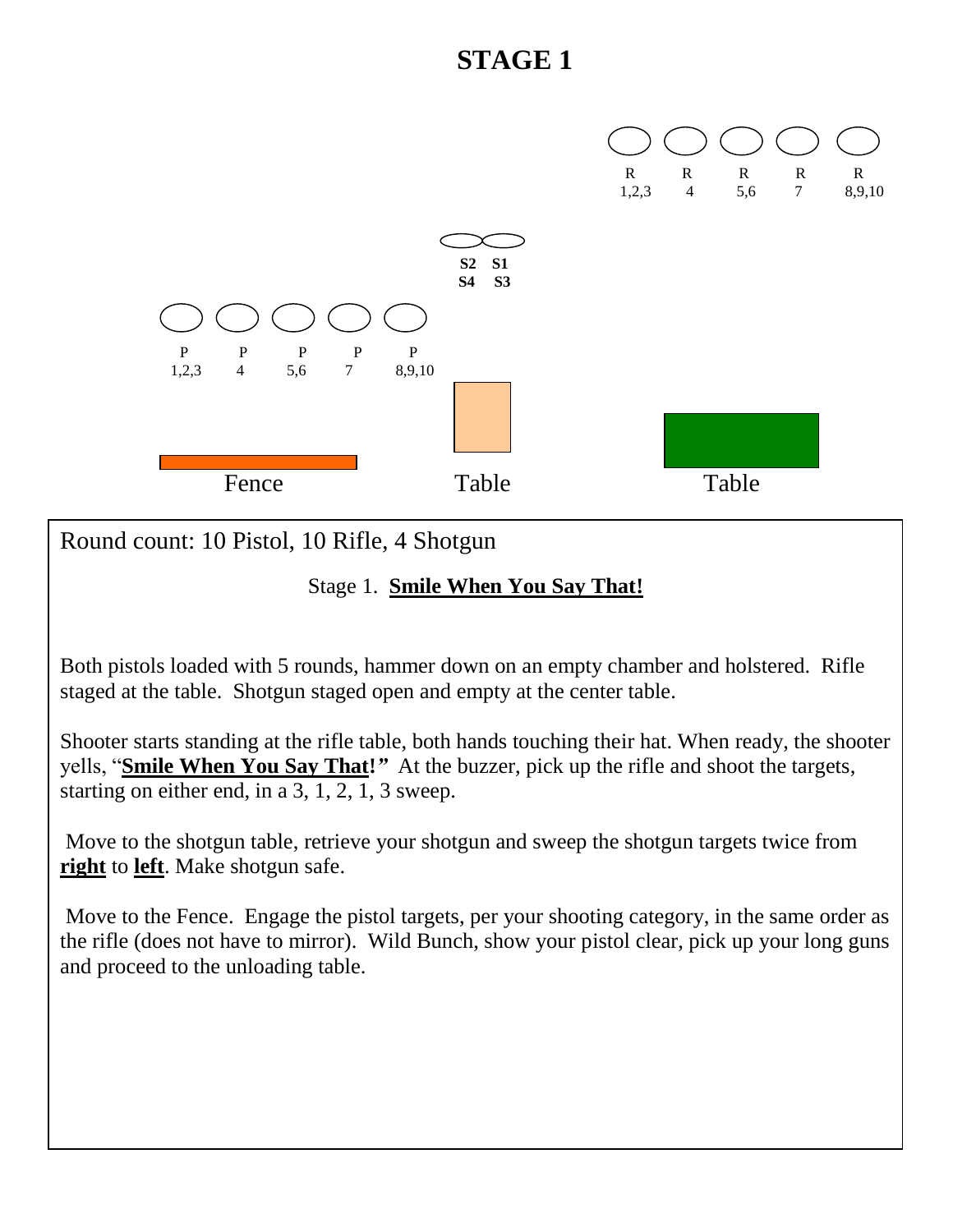

Round count: 10 Pistol, 10 Rifle, 4 Shotgun

Stage 2. **Say When!**

Both pistols loaded with 5 rounds, hammer down on an empty chamber and holstered. Rifle staged on the table. Shotgun held at the center table.

Shooter starts standing at the center table holding the shotgun with both hands. Load 2 rounds under TO supervision. When ready, the shooter yells, "**Say When!***"* At the buzzer, sweep the shotgun targets twice from **right** to **left**.

Make shotgun safe.

From the rifle table, pick up the rifle and, from starting on either end, engage the targets by doubling tapping the end target, the center target, the other end target, an inside target and finish on the other inside target.  $(R1, R3, R5, R4, R2)$  or  $(R1, R3, R5, R2, R4)$ 

Move to the Fence. Engage the pistol targets, per your shooting category, in the same order as the rifle. Wild Bunch, show your pistol clear, pick up your long guns and proceed to the unloading table.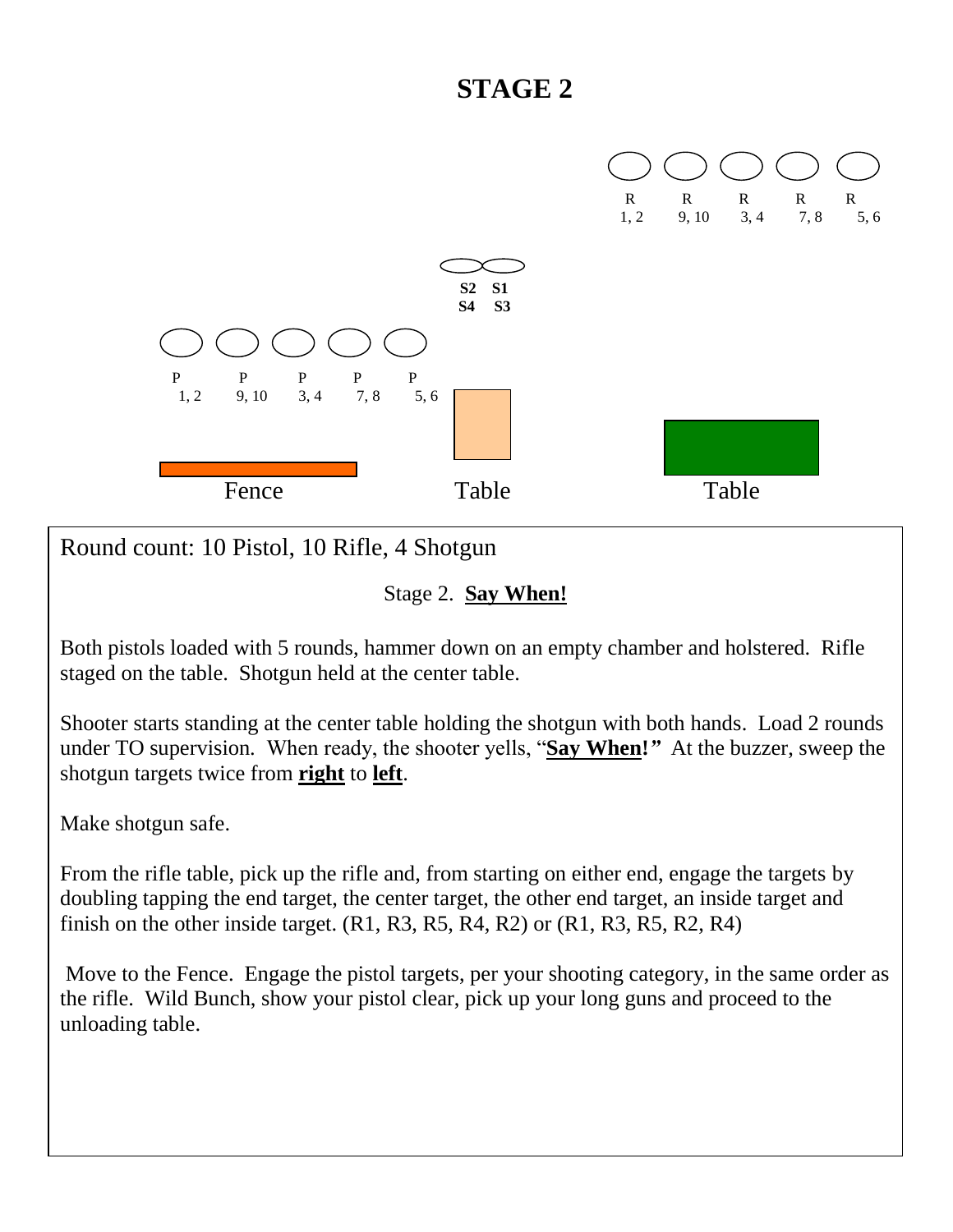

Round count: 10 Pistol, 10 Rifle, 4 Shotgun

Stage 3. **Draw!**

Both pistols loaded with 5 rounds, hammer down on an empty chamber and holstered. Rifle staged on the table. Shotgun staged open and empty at the center table.

Shooter starts standing at the fence, with hands at their sides. When ready, the shooter yells, "**Draw!***"* At the buzzer engage the targets per your shooting category, starting on either end, in a 2, 1, 1, 1 sweep, then repeat, starting from the same end. Wild Bunch, place your open and empty pistol on the table provided.

Move to the shotgun table, retrieve your shotgun and sweep the shotgun targets twice from **right** to **left**. Make shotgun safe.

From the rifle table, engage the rifle targets, in the same order as the pistols.

Pick up your long guns and proceed to the unloading table.